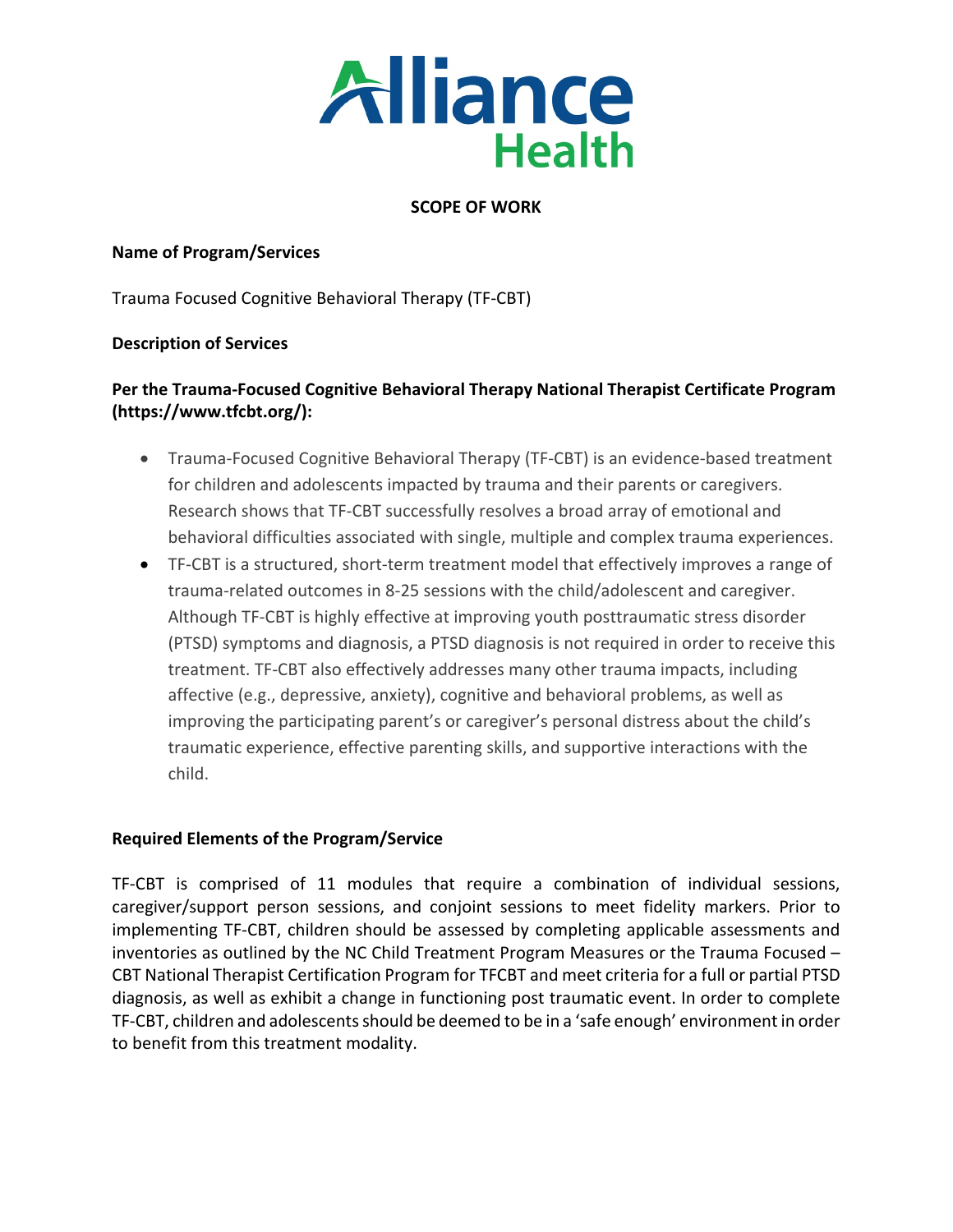

*All Providers that utilize the enhanced billing codes for TF-CBT are required to be rostered or be in the rostering process by the NC Child Treatment Program [\(https://www.ncchildtreatmentprogram.org/\)](https://www.ncchildtreatmentprogram.org/).* 

## *Or have National Certification that is verified on Trauma Focused –CBT National Therapist Certification Program (www.tfcbt.org).*

Provider is required to maintain documentation of required certification.

All providers are also expected to adhere to DHB Clinical Coverage Policy 8C.

## **Target Population and Eligibility Criteria**

Entrance Criteria: In order to qualify for TF-CBT, a child must be within 3-18 years old with a clear memory of their trauma as well as access to an engaged support person. Parental/caregiver interventions are focused on non-abusers. TF-CBT has proved successful with children and adolescents who have significant emotional and/or behavioral problems (e.g., symptoms of posttraumatic stress disorder, fear, anxiety, or depression) related to traumatic life events. Children or adolescents experiencing traumatic grief can also benefit from this treatment.

A. Diagnosis of PTSD or partial diagnosis OR

B. Elevated levels of depression, anxiety, shame or other dysfunctional trauma related thoughts, feeling or developing beliefs. OR

C. Reactive behavior patterns to an identified trauma, including age inappropriate sexual behavior. OR

D. Exposure to single or multiple childhood traumas with emerging symptoms of anxiety, depression or PTSD Service

## **Exclusionary Criteria**

TF-CBT provided under enhanced Outpatient rates may not be provided in conjunction with any Medicaid, State or County funded enhanced service. Children and adolescents whose primary problems include serious conduct problems or other significant behavior problems that existed prior to the trauma may require interventions focused on stabilization prior to receiving TF-CBT. TF-CBT is generally contraindicated for children or adolescents who are actively suicidal or misusing substances, although with proper support and additional interventions, TF-CBT may be appropriate for youth who are misusing substances.